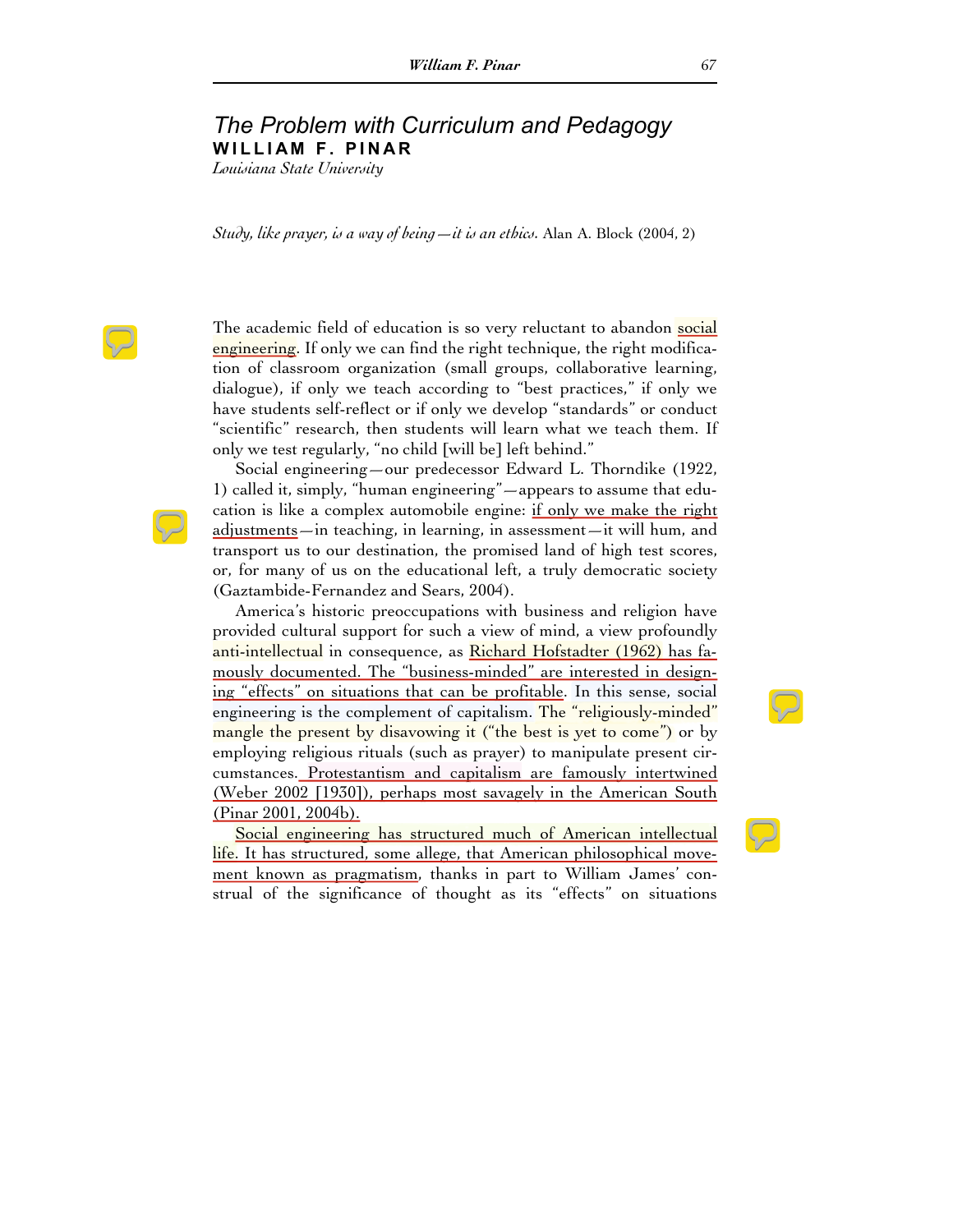(Simpson 2002, 98–99). Pragmatism's progressive formulation of social engineering has been eclipsed, as we are painfully aware, by political conservatism, intent on side-stepping culture and history by focusing on "learning technologies" such as the computer. If only we place computers in every classroom, if only school children stare at screens (rather than at teachers, evidently) they will "learn," will become "competitive" in the "new millennium." **Information is not knowledge**, of course, and without ethical and intellectual judgement—which cannot be programmed into a machine—the Age of Information is an Age of Ignorance.

In 1938, the first Department of Curriculum and Teaching was established in the United States (at Teachers College, Columbia University). This historic mistake—the conjunction of curriculum with teaching—institutionalized social engineering at the site of the teacher. In so doing, the field set itself up for the eclipse of curriculum development and the politics of scapegoating, vividly obvious in *No Child Left Behind*, wherein teachers are held responsible for student learning. Despite its very different politics, progressive education also inflated the role of the teacher in the process of education, suggesting that role could be socially transformative. (1)

Adjusting the inflated status of pedagogy in curriculum studies will be difficult but necessary labor. To contribute to that project, I focus here on the concept of "study," relying on the work of Robert McClintock and Alan Block. The former provides a history and analysis of its place in humanism; the former locates this lost tradition in Judaism. I suggest that one form of contemporary curriculum research, resulting in a "new" synoptic text (Pinar, 2004a), can also contribute to the resuscitation of this lost tradition. Like teaching or instruction or pedagogy, study, too, should be a subsidiary concept in curriculum studies. (2)

## The Lost World of Study

*The word study connotes zealous striving.* Anna Julia Cooper (Lemert & Bhan 1998, 312)

Robert McClintock begins his argument for study against instruction with attention to Montaigne who, McClintock (1971, 161) tells us, en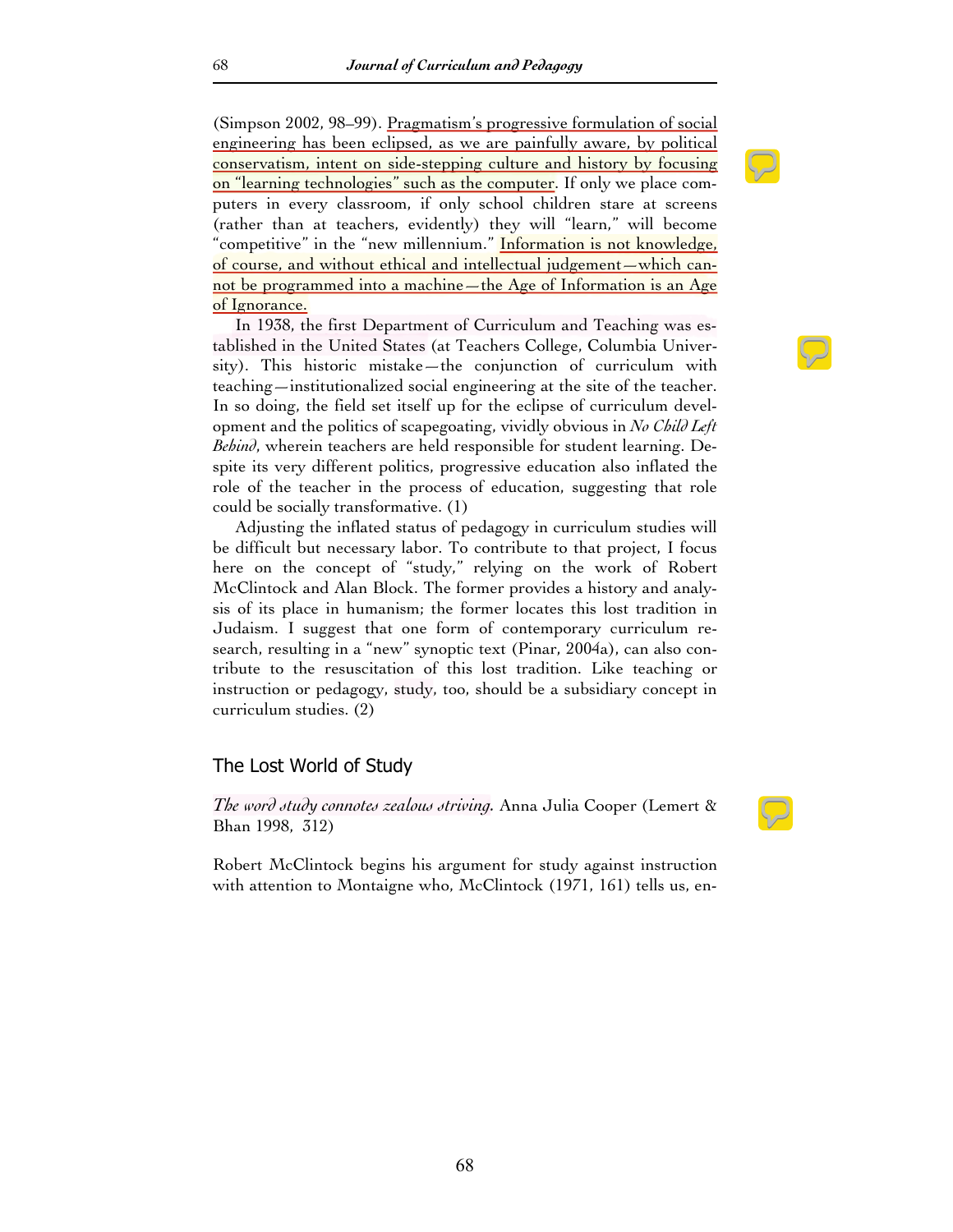gaged himself in an ongoing project of "self-education." A process, study is also a place (as McClintock makes explicit in his essay's title); for Montaigne, that place was Montaigne's study wall to which he appended sayings—(McClintock quotes one from Lucian)—stimulating the process of his self-formation through the creation of a "selfculture," stimulating self-reflection as he went about his daily life (McClintock, 1971, 161). Sayings appended to the wall, McClintock (1971, 161) theorizes, stimulated his "self-formation."

As if anticipating the Marxist misunderstanding of autobiography as narcissism (3), McClintock (1971, 161) points out that study is not only a private project. For Montaigne, he notes, education was a neverending "heightening" of "consciousness," an unceasing cultivation of judgement (1971, 161). McClintock (1971, 162) observes that Montaigne worried that relying on teachers for one's education could replace one's self-engaged labor of discovery with passivity (1971, 162). "Authoritative" instruction can discourage thinking, McClintock (1971, 162) notes. The instructional authoritarianism that *No Child Left Behind* legislates portends the same result.

Montaigne was hardly alone in preferring study to instruction. McClintock names Erasmus as a second example. "[I] shall not refuse any task," McClintock (1971, 162) quotes him as saying, "if I see that it will be conducive to the promotion of honest study." He justified his editorial labor—recall that Erasmus edited both pagan and Christian classics—as providing readers with important literature for personal study. His writing—McClintock cites *The Handbook of the Christian Knight*—aimed to support readers' self-formation and self-possession (McClintock, 1971). Teaching and learning might disseminate knowledge, McClintock (1971, 162) notes, but study enables "understanding."

Self-formation specifies no "standards" or "best practices," however, as the paths of study are numerous (1971, 164–165). Study follows not from compliance with instructions, but from an aspiration to assert "control" over the shifting conjunctions between self and circumstances (1971, 165). While I disclaim the aspiration for "control," I embrace study's capacity to contest conformity. (4) The final phrase of McClintock's sentence—pointing to the conjunctions between self and circumstances—acknowledges the historicity and cultural situatedness of the "self."

It is through study that we "impose" our character upon our roles in life, McClintock (1971, 165) asserts. For me, this verb is too volun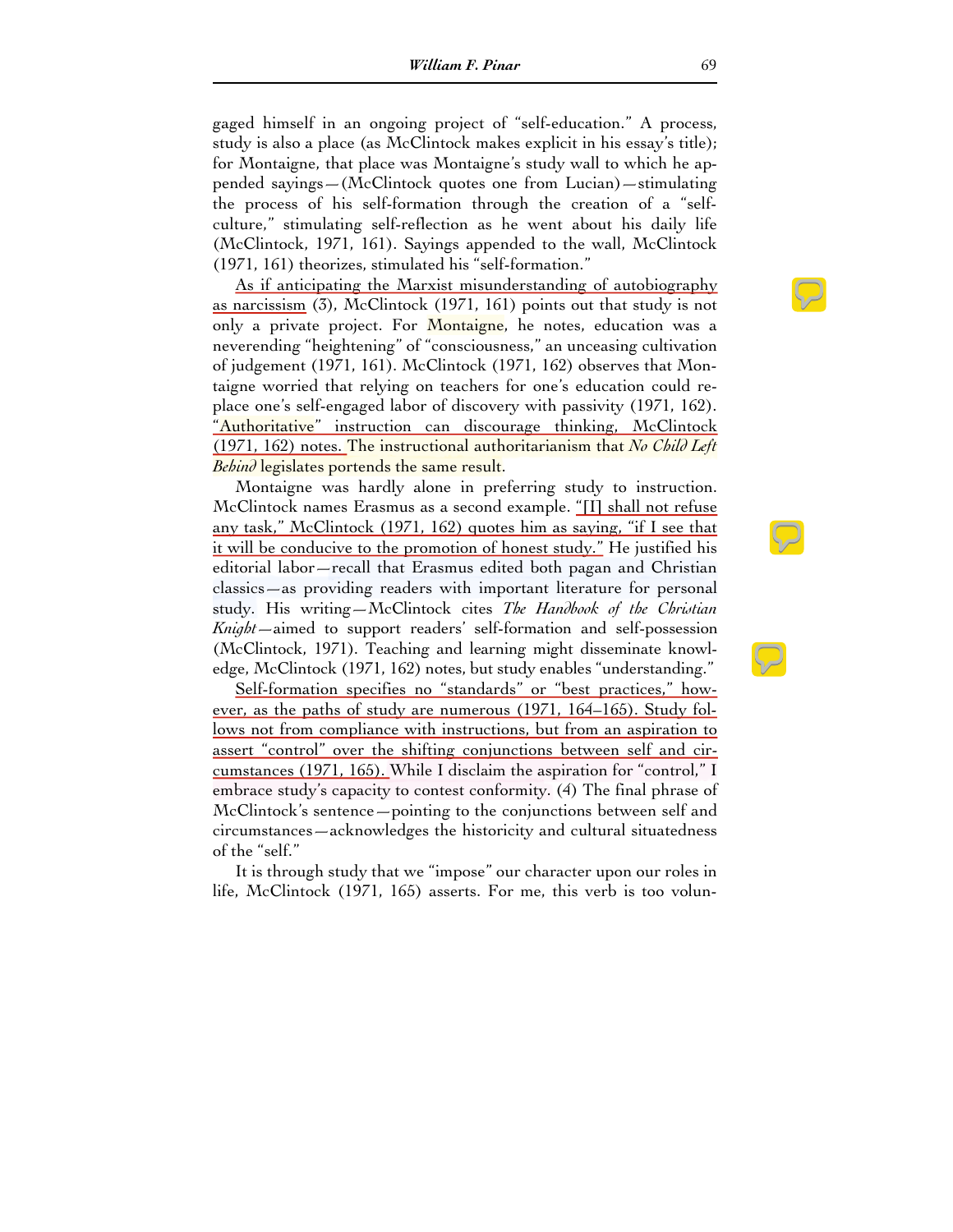tarist and essentialist: after Lacan we must acknowledge that any Rortyian reinvention of ourselves is limited, and occurs, yes, through acts of "will," but, as well, through waiting, withdrawing, dissimulation. Certainly, I share McClintock's sense that there is an ethical even, we might say, ontological call to "be here," in Sartre's sense of "engagé," in Grumet's (1988) call for us to embrace relationality and attachment. But the imagery of "impose" (McClintock, 1971, 165) lacks subtlety and complexity; perhaps it is too masculinist.

McClintock's notion of study is expansive; it is by no means limited to the official curriculum. The student draws upon "nature," "faith," and "reason" as these speak to his "situation," enabling him to convert the contingencies of time, place, and circumstance into "achieved intention" (1971, 165). The echoes of the early Sartre are loud here; if we dwell on the aesthetics rather than the gender of "achieved intention" we can appreciate the creative, singular, and social sense of study. In the "art" of study, McClintock (1971, 165) explains, all of culture can, potentially, become educational. If one studies, that is.

In this ancient, nearly forgotten, tradition, study is the site of education. Not instruction, not learning, but study constitutes the process of education, a view, McClintock (1971, 167) tells us, grounded in "individuality," "autonomy," and "creativity." (The three are, of course, inter-related.) Again sounding like the early Sartre, McClintock (1971, 167) emphasizes the significance of our "particularity," that we become more than we have been influenced to be, that we (here he anticipates Rorty) refashion ourselves by engaging "freely" and "creatively" our circumstances.

Such a statement recalls certain strands of the progressive tradition, although not its confidence that we can teach freedom for creativity, let alone for individuality and autonomy. Rather, from the point of view of study, self-formation follows from our individual appropriation of what is around us; this capacity for selection, for focus, for judgement, McClintock suggests, is the great mystery to be solved (1971, 167). This is, I submit, the mystery that autobiography purports not to solve, but to portray and complicate (Pinar, 1994).

McClintock's has a faith in an "inward" almost "inborn" capacity for judgement that directs us to that to which we "attend" (1971, 168). It is a faith I do not, but would like to, share. But the point to which this faith is in service I endorse, namely that education is only "incidentally" a function of teaching and learning, that it is, necessarily, a "zig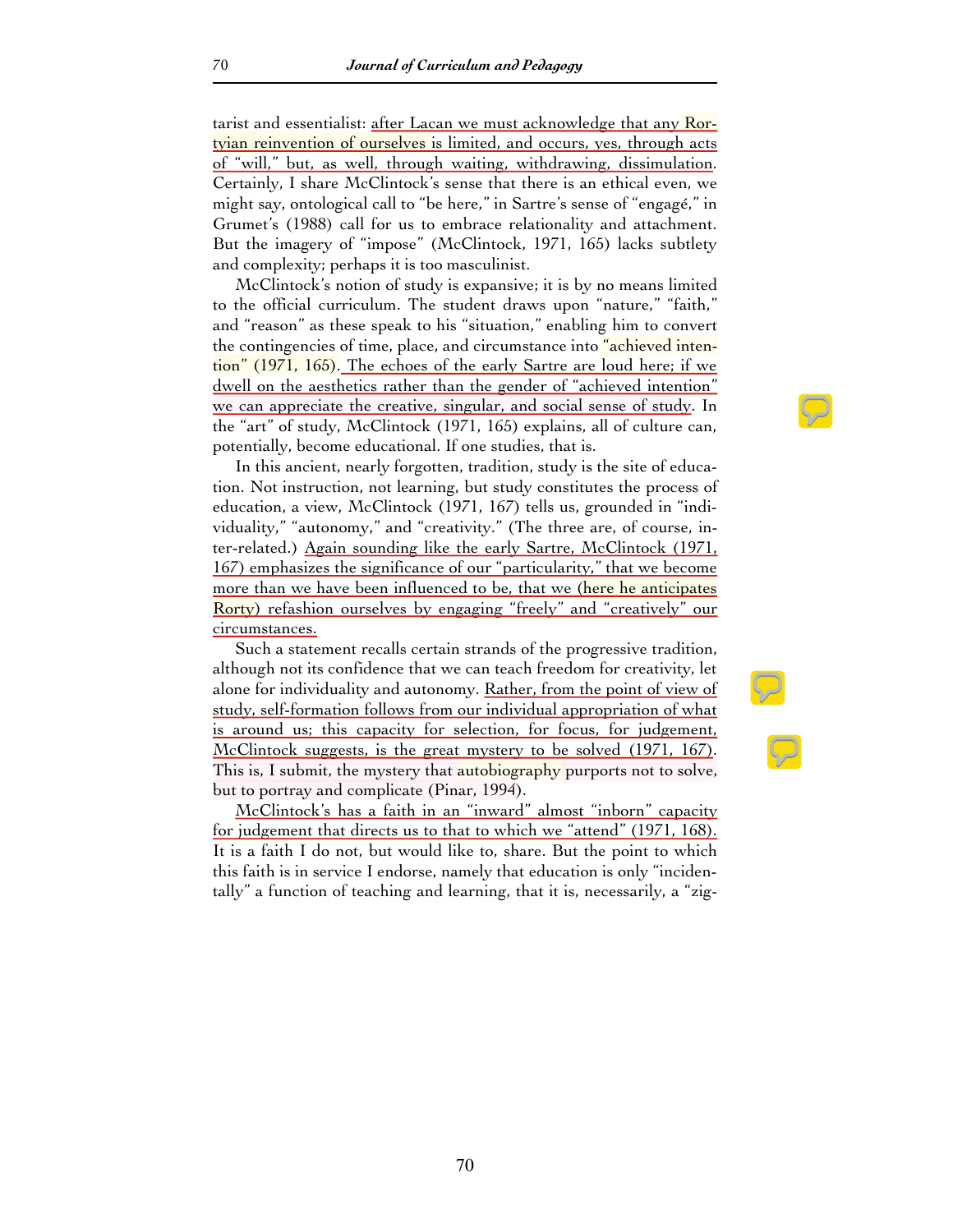zag" and "self-directed" process of intellectual experimentation by means of which the individual's capacity for judgement is cultivated and takes, perhaps, a "transcendent" turn (McClintock, 1971, 168). Questions of transcendence aside (certainly for many in the West there is the "lure" [Huebner 1999] of that), here McClintock risks solidifying the self, overstating its force and autonomy while understating the inextricably interwoven relations among self-formation, society, and the historical moment (Pinar, 2004b).

McClintock (1971, 169) quickly complicates this naïve view of the structure and force of the self by citing Eros, the "expectant" and "fecund force" that "stimulates" one's "craving urge." He associates Eros not with Freud but with Plato, but the two merge in his choice of words to describe eroticism and its life-structuring influence, namely an "insatiable, polymorphous teleology" (McClintock, 1971, 169). Joseph Schwab, too, linked Eros with study, with liberal education more specifically: "Not only the means, however, but also the ends of liberal education involve Eros. For the end includes not only knowledge gained but knowledge desired and knowledge sought" (Schwab, 1978, 109; quoted in Block, 2004, 131). Block's analysis suggests that such desire is expressed educationally through study.

## Study as a Prayerful Act

#### *Study … is a prayerful act.* Alan A. Block (2004, 2)

Alan Block has Schwab, not Macdonald (1995), in mind when he characterizes "engagement in study [as] engagement in prayer" (2004, 2). Block (2004) argues that Schwab believed that even the point of assessment was to provoke study. While an act of faith (Macdonald, 1995), prayer—and the conception of study to which faith is allied—is not a "cause" in hopes of a future "effect," a disavowal of this world in hopes of a better deal in a future one. Rather, within the rabbinical tradition, Block (2004, 2) argues, "study, like prayer, is a stance we assume in the world." As such, "study, like prayer, is a way of being it is an ethics" (Block, 2004, 2). It does not repudiate the mundane; prayer "sacralizes the mundane. So, too, does study" (Block, 2004, 3).

Like prayer, then, study is a spiritual discipline. It is an intellectual discipline as well, but not one that leads to confidence about cause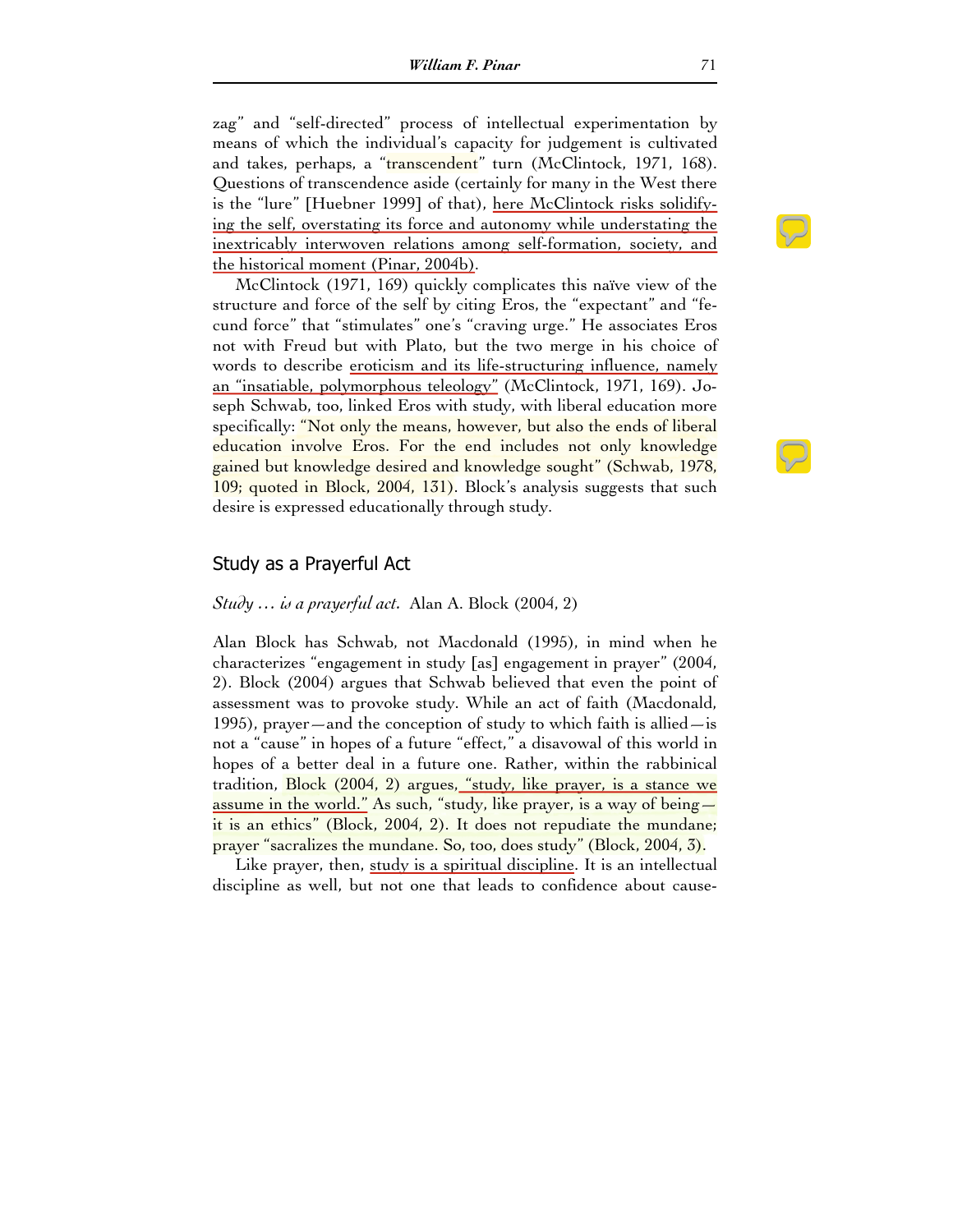effect relationships in human affairs. "In prayer and in study," Block (2004, 3) writes, "we acknowledge that our knowledge will never suffice and that what we undertake in the classroom is merely a hint of all that exists outside it." Echoing Dwayne Huebner (1999: see chapter 1), Block (2004, 3) regards "prayer and study [as] emanat[ing] from the silence of awe and wonder."

Block is working in Jewish not Christian traditions. To appreciate Schwab's notion of "deliberation," Block (2004, 11) situates the concept in "the traditional Jewish pedagogical methods of the *yeshiva*, itself, perhaps, based in ancient Jewish exegetical traditions." In the yeshivah, "study [is] institutionalized … as a performative act carried out by the students' participation, [and] the learning space is shaped by the intensity and quality of the ongoing exchange of its students" (Halbertal and Halbertal, 1998, 459). Such complicated conversation is simultaneously intellectual and spiritual. "At the center of Judaism," Block (2004, 58) argues, "is the love and study of text—of Torah. This study is not theoretical but practical, not reverential but critical: At the center of Judaism is practical study." Does our field's emphasis upon teaching disclose its Christian rather than Jewish character? Is the "lost world of study" a victim of Christian culture's aggressivity? (5)

Because "study is the equivalent of prayer," Block (2004, 83) continues, "the classroom must be considered a sacred place." But this is not a place severed from the world: "For the Rabbis, study must be related to the practical—to the continued striving for a holiness that can only be realized in our daily lives in this world" Block (2004, 83). This is no instrumentalist conception of the practical, however. "Study is central," Block (2004, 84) explains, "but it must be practical as well, and its practice must lead only to ethical living." In my terms, this is the practice of theory.

#### Technologies of Attention

*When we study we must actively pursue—to draw toward us—not only what is under study but the context in which and from which that study has been drawn.* Alan A. Block (2004, 81)

In both Jewish and Christian traditions, ethical living requires redemption of the self. For McClintock, such self-redemption is secular.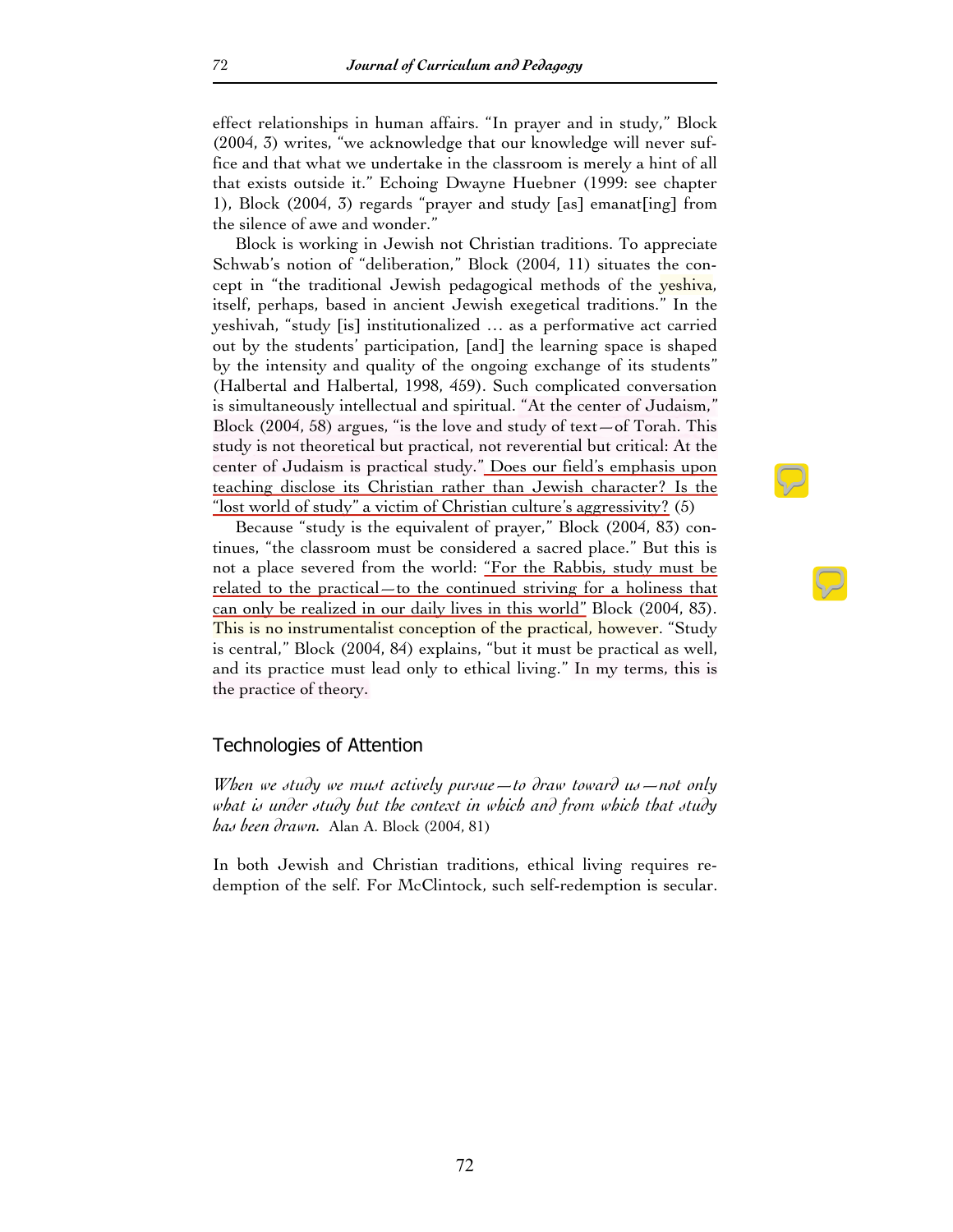Its ends and means merge in study. Animated by Eros, intellectual interest would seem to be McClintock's guide to study: he characterizes intellectual interest as the student's "essential power," his capacity for "attention" (1971, 169). "Intellectual interest" has a long history in curriculum theory—Kilpatrick (1918), for one, linked interest with the formulation and execution of educational projects—but now the notion seems to me too vulnerable to **consumerist** chimera, detached, too often, from Eros, rendering it merely a distraction. I, too, had faith in it as a compass, as my early autobiographical experiments testify (1978). The word is mine; we can pause to consider its problems by focusing on McClintock's word: "attention."

What is at stake is the status of "intellectual interest" and McClintock's version of it ("attention") is the extent to which they are reliable as guides or, to change metaphors, "rudders" to study. Jonathan Crary argues that pragmatists were swimming against the historical current when they emphasized the agency of "attention." For William James, attention is, in Crary's words (1999, 61) "inseparable from the possibility of a cognitive and perceptual immediacy in which the self ceases to be separate from a world of objects, even if a stabilization of those objects can never occur." For James, attention has ethical significance:

The practical and theoretical life of the whole species, as well as of individual beings, results from the selection which the habitual direction of their attention involves…. Each of us literally chooses, by his ways of attending to things, what sort of a universe he shall appear to himself to inhabit. (1950 [1890], 424; quoted in Crary 1999, 62)

In James' underscoring of the *creative agency implicit in attention*, we can see the pragmatic antecedent in McClintock's embrace of study.

James' emphasis on the autonomy of attention occurs, Crary (1999, 63) points out, when technologies and institutions, including the school, are being designed to command the attention of mass populations. Crary implies that James is consciously contradicting the influential work of William B. Carpenter, work done in the 1870s in which attention is described as an element of subjectivity to be externally shaped and controlled:

It is the aim of the Teacher to fix the attention of the Pupil upon objects which may have in themselves little or no attraction for it…. The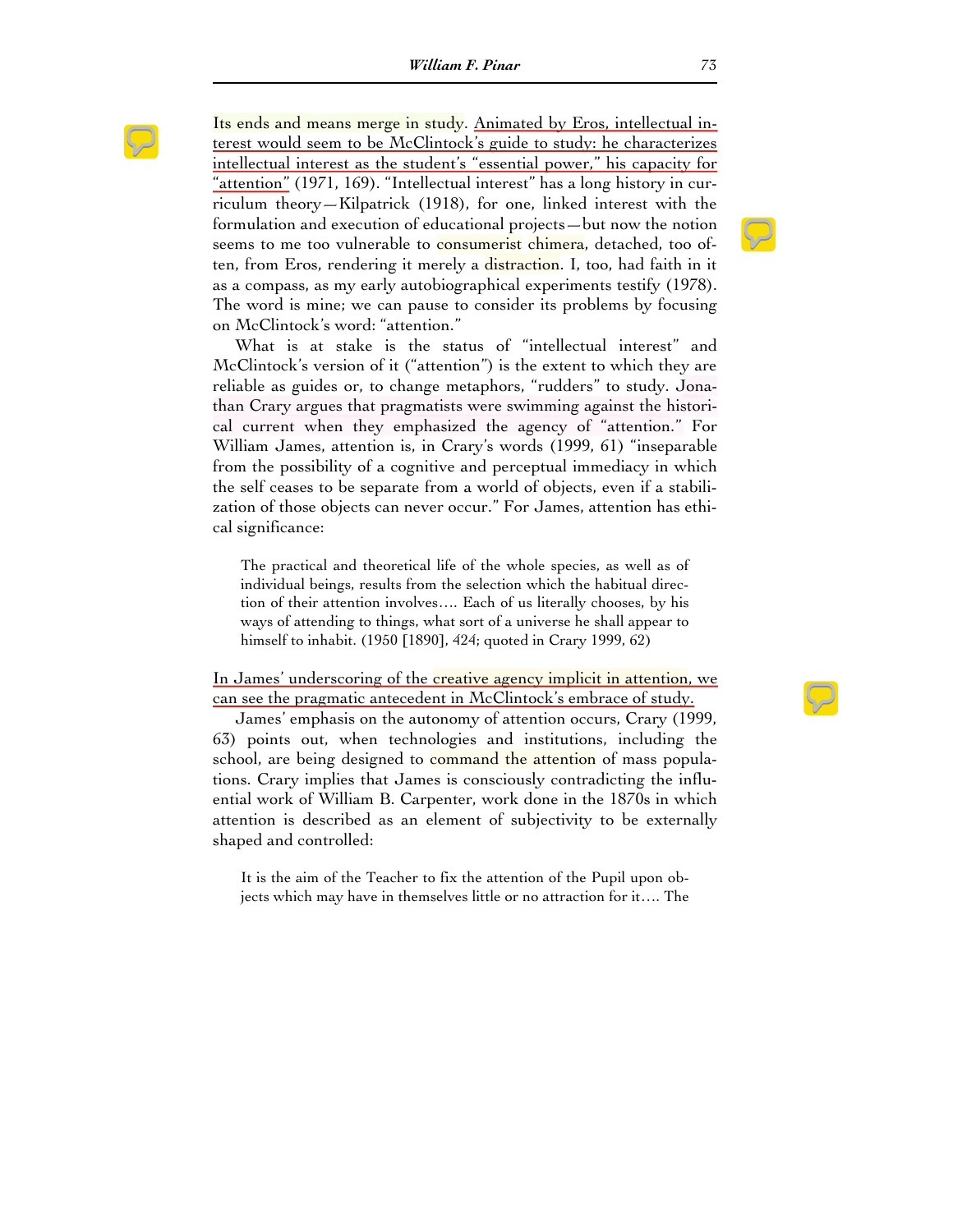habit of attention, at first purely automatic, gradually becomes, by judicious training, in great degree amenable to the Will of the Teacher, who encourages it by the suggestion of appropriate motives, whilst taking care not to overstrain the child's mind by too long dwelling upon one object. (Carpenter 1886, 134–135; quoted in Crary 1999, 63)

Pedagogical regulation paralleled other disciplinary forms of selfregulation and self-control in the nineteenth century (Bederman, 1995; Doll, 1993, 2002).

Certainly Dewey attributed to the teacher a key role in enabling children to discover, articulate, and expand their interests and thereby direct their attention. (Even conservative critics of progressivism invested in exaggerating the excesses of child-centeredness [Ravitch, 2000, 172]—acknowledge this point.) Dewey brooked little confidence in what Kliebard characterizes as the metaphor of growth, wherein "the curriculum is the greenhouse where students will grow and develop to their fullest potential under the care of a wise and patient gardener" (Kliebard, 2000 [1975], 84). For McClintock (1971, 176, 177), the teacher's purpose is "hortatory" rather than didactic, to "incite" the students' "passion" for study. McClintock locates the decisive turn from study to instruction with Comenius (1971, 179), but I leave McClintock's historical narrative for your private study. Suffice to say that its end appears definitive: study has now "disappeared" (McClintock, 1971, 179).

Instead of study, we have "learning" tied tightly, of course, to assessment and instruction. Even "curriculum"—presumably the content of learning—mutates to a means to the end that is assessment. Once learning described what a person accomplished as a result of serious study, but now, as McClintock (1971, 179) observes, learning is a consequence of teaching. The psychology of learning enjoys an inflated status in educational research not because it enables students to study, but because it enables instructors to devise effective strategies of teaching (McClintock, 1971, 179). <u>I would add that, because "learning" lim-</u> its study to what is taught, it performs the dirty work of accountability, that cover for the closure of academic—intellectual—freedom in contemporary classrooms, legislated by the Bush Administration.

Study persists, McClintock acknowledges, but in the traditions of "curriculum and instruction" and "instruction and learning," that is, as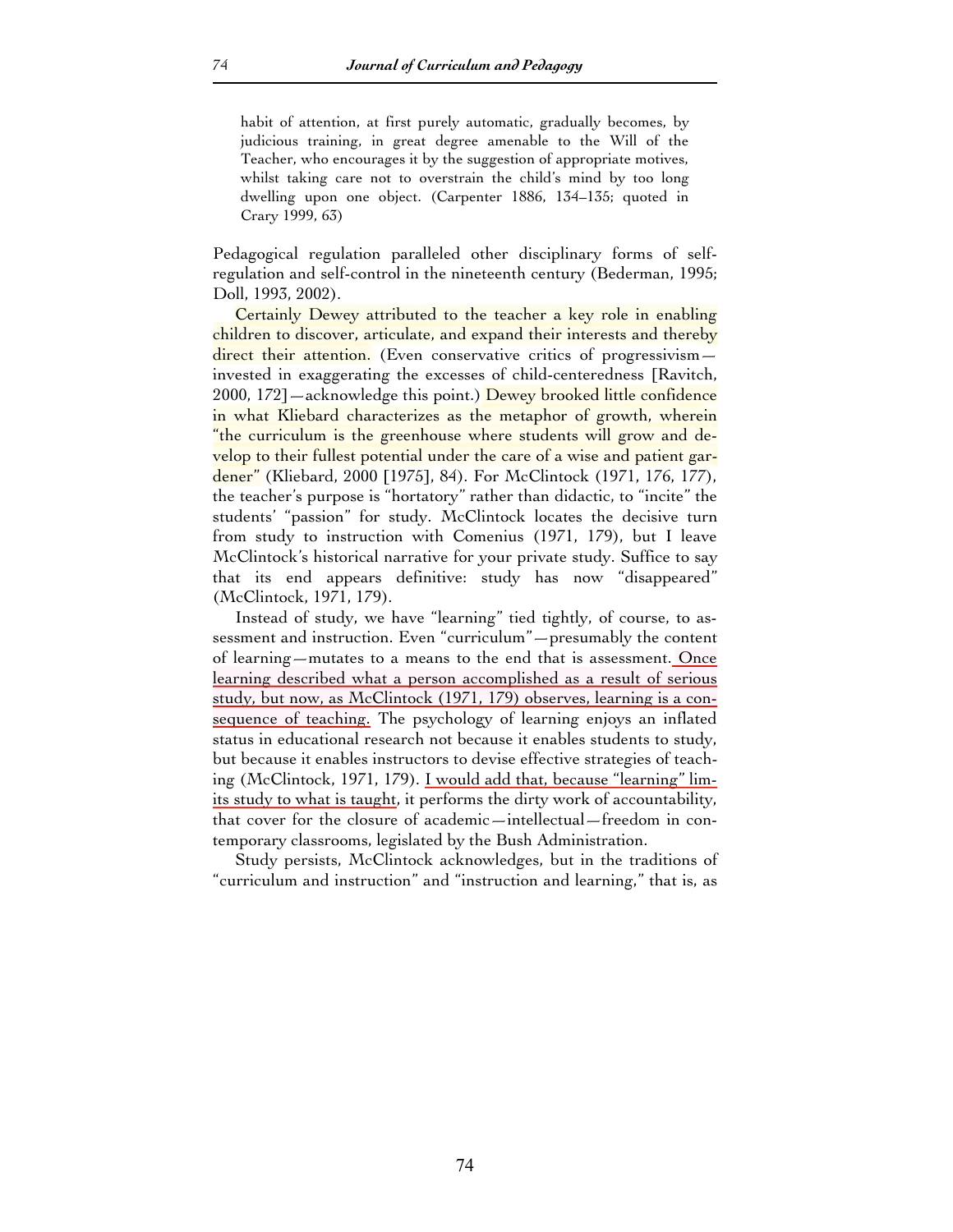"how to" treatises outlining short-cuts to good grades. Like Crary, McClintock (1971, 180) locates these technologies historically; they structure the "disciplinary society," the "governmentality of the self," the mass production of docile workers and uncritical consumercitizens. Curriculum limited to instruction and linked to learning and assessment structure national systems of education (1971, 182). As McClintock (1971, 183) appreciates, accountability schemes ensure student "servility."

If curriculum were conjoined with study, the question is no longer, McClintock (1971, 187) suggests, the "impossible" one of objectives. If curriculum were disjunctive with instruction, the question is no longer what strategies—or "best practices"—I should employ to ensure students' study of the curriculum and of the "standards" the curriculum institutionalizes. If curriculum were not conjunctive with pedagogy (even the "critical" kind), "transformation" would not be the teacher's responsibility (Pinar et al., 1995, 327.) Rather, teachers might ask themselves the more "restrained" question of what opportunities for study are appropriate for particular students (McClintock, 1971, 187). McClintock's view here seems to invoke the curriculum metaphor of travel (Kliebard 2000 [1975], 85).

McClintock is critical of the child-centered curriculum as insufficiently child-centered. The problem with the child-centered curriculum, he writes, is that its "subterfuge" instruction disrespects the "sobriety" of the student's interests (McClintock, 1971, 189). Working with children's interests toward those of the school subjects—Dewey's basic pedagogical idea—is disingenuous, McClintock (1971, 189) complains; in fact, the work of the teacher would not be instruction, but to engage each student's capacity for study. Sounding phenomenological for the moment (Jardine, 1992), McClintock (1971, 190) suggests that in a school devoted to study, not instruction, students will focus on their "real" intellectual difficulties.

Perhaps McClintock is working here with both metaphors of growth and travel, as he envisions schools as providing opportunities to study academic subjects that enable their "practical" and "worldly" employment by students animated by curiosity (McClintock, 1971, 190). Certainly that is part of what I mean when I endorse, in *What Is Curriculum Theory*?, connecting academic knowledge to society and subjectivity. It is reminiscent—although McClintock shows no signs of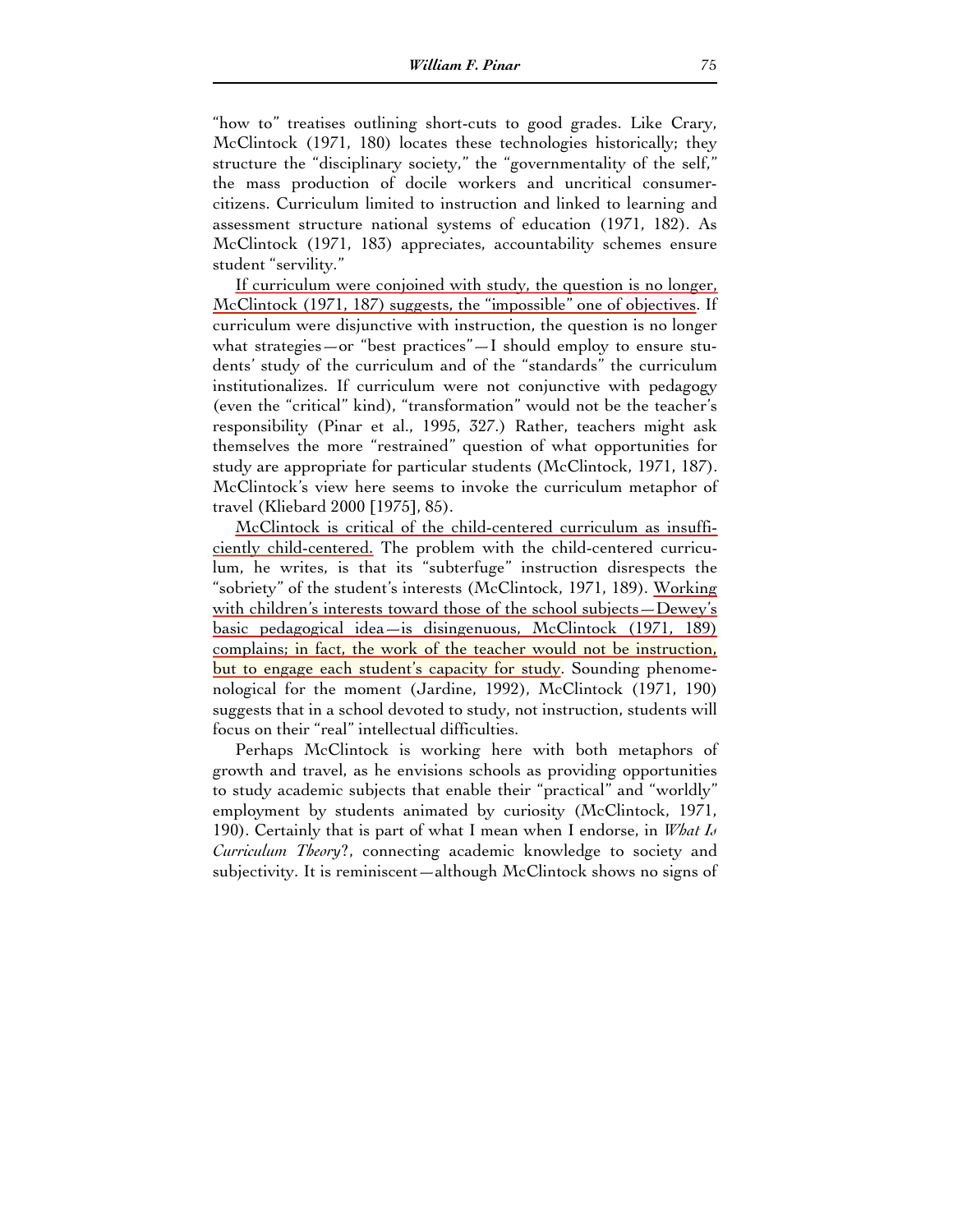Schwab—of Schwab's notion of the "practical," at least as Alan Block (2004) situates the concept within rabbinical traditions.

McClintock connects this conception of study with demographic and character-structure shifts in the West, a reading of which leads him, near the end of the essay, to become slightly sanguine about the future of study. Proliferating and unregulated encounters are important to his analysis; we can surmise that he would be excited by the educational potential of the Internet and the appearance of cyberculture (Pinar, 2001, chapters 5 and 6).

That McClintock is writing at the end of the 1960s (before we knew that it was the end) is evident in his suggestion (referencing Marcuse and his own work in progress *Eros and Education* [6]) that nearly everywhere, it seems, "coercive" authority is being replaced by "erotic" authority, and "manipulation" replaced by "erotic attraction" (McClintock, 1971, 202). While acknowledging that a society permeated with Eros will not necessarily be a good society, he does speculate that such a society will offer "boundless" opportunities (McClintock, 1971, 203). He ends optimistically, suggesting that the prospects for study seem favorable (McClintock, 1971, 204).

Ah, the remembrance of things past! The prospects for study could hardly be worse; perhaps these circumstances explain why this remarkable essay has been largely overlooked. (7) Because the metaphor of production (Kliebard, 2000 [1975], 84) has triumphed, "instruction"—linked to learning and tied to assessment—replaced "study" as the complement of curriculum. That had already occurred by 1938 when the first Department of Curriculum and Teaching was established at Teachers College, Columbia University. The calamity was capped with Tyler's pithy *Principles of Curriculum and Instruction*: "Procedures of Curriculum and Instruction" would have been a more honest title. Whatever Tyler's intentions, the conclusion is horrifyingly plain—*No Child Left Behind*—wherein teachers are held responsible for student learning as measured by standardized examinations. The scapegoating politics of school deform represent deferred and displaced versions of racism and misogyny, I argue in *What Is Curriculum Theory*?, but that is another story. Here I want to focus not upon our "victimhood," but upon our culpability.

It is a culpability for which we were set up by our predecessors, and not only by Franklin Bobbitt, W. W. Charters, and Ralph Tyler. As noted earlier, John Dewey's pragmatist predecessor—William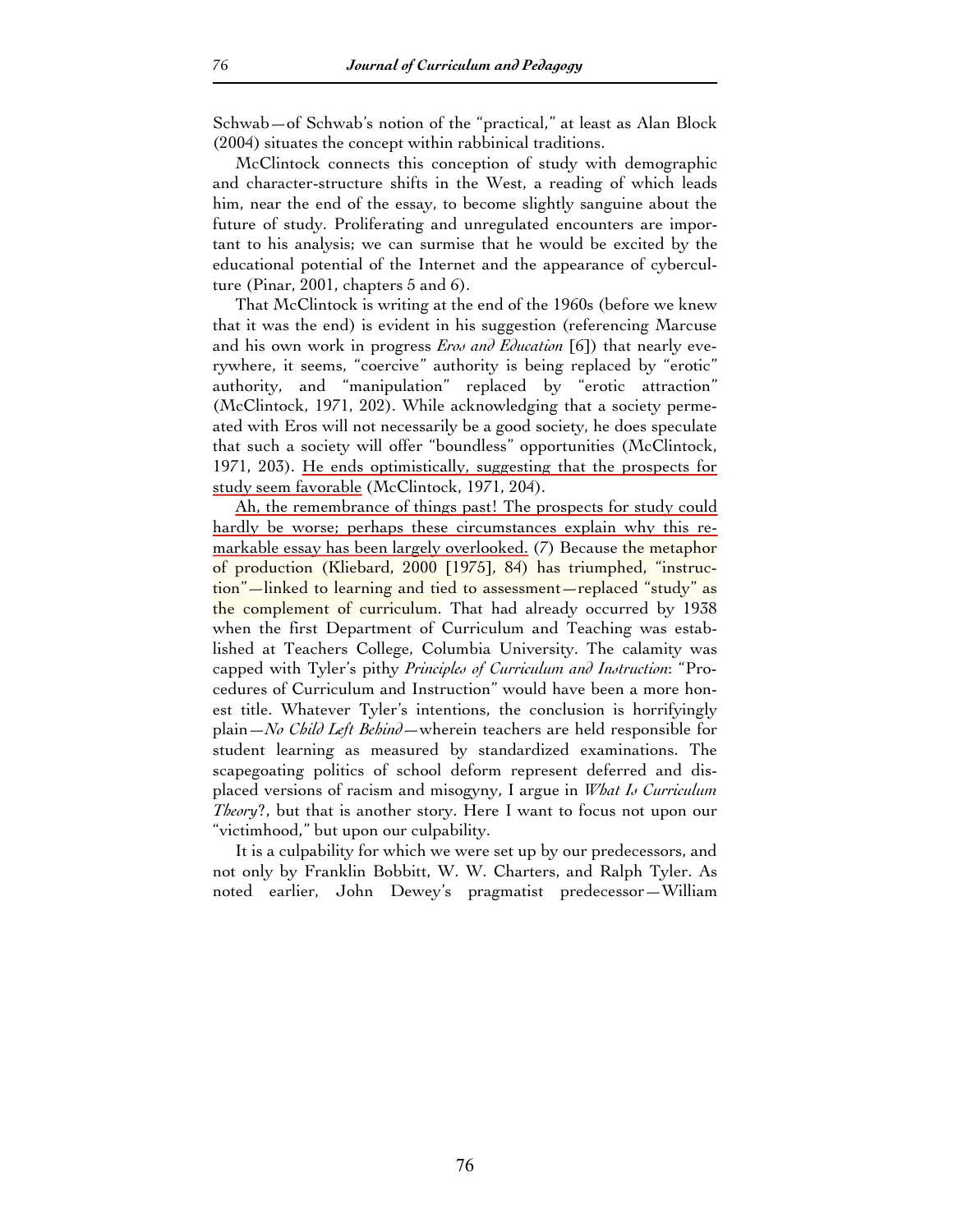James—was, David Simpson (2002, 98) argues, "consequence oriented," concerned with the "practical cash value" of experience. The significance of experience—of thought, action, and event—was reduced to its effect on a particular situation. Simpson (2002, 98–99) insists that James' "faith in instrumentalism" provided a "green light" for applied social science with its emphasis upon measuring outcomes quantitatively. While not especially interested in statistics, the social progressives positioned schools as a means to an end: social reconstruction. If schools could be structured democratically, American society could be reconstructed toward economic and social equality.

Even those who reject progressivism $-Ki$ eran Egan is, perhaps, the most startling example, given his earlier reliance on it (see  $1990$ ) – reinstall some version of social engineering. "The trouble is," Egan (2002, 147) writes (sounding for the moment like Diane Ravitch [2000]), "that schools can be quite good institutions when they concentrate on intellectual education, but they are less good at developing the whole person or producing good citizens or ensuring parenting skills." It has been clear for at least a century that the schools are not so "good" at "intellectual education." Is not that one reason why progressivism—certainly the child-centered wing of it—became (remains) compelling for so many: that "intellectual education" does not speak to many children, and, in failing to engage children's interests, alienates them, leaving many a child "behind"?

Perhaps persuaded by our own educational experience, egged on by politicians and parents and, perhaps, by our own megalomania, we teachers (and teacher educators) imagined we could—if only we taught this way, or organized the curriculum that way, or assessed authentically—produce literate and docile workers, or self-reflective and politically engaged citizens, well, name your outcome. We have known for a long time (Bauman, 1978) that, in fact, if human conduct could be regularized and rendered predictable, then the costly and ongoing "scientific" research mounted in the social sciences would have by now succeeded. Of course, as Kieran Egan (2002, 135) points out, authoritarianism works (at least for a while, sometimes a long while, as the Soviet example suggests):

Unless the school has enormous power and authority over children, which in a democracy we are unwilling to allow, the dominant values and behavioral norms will be those the children bring to the school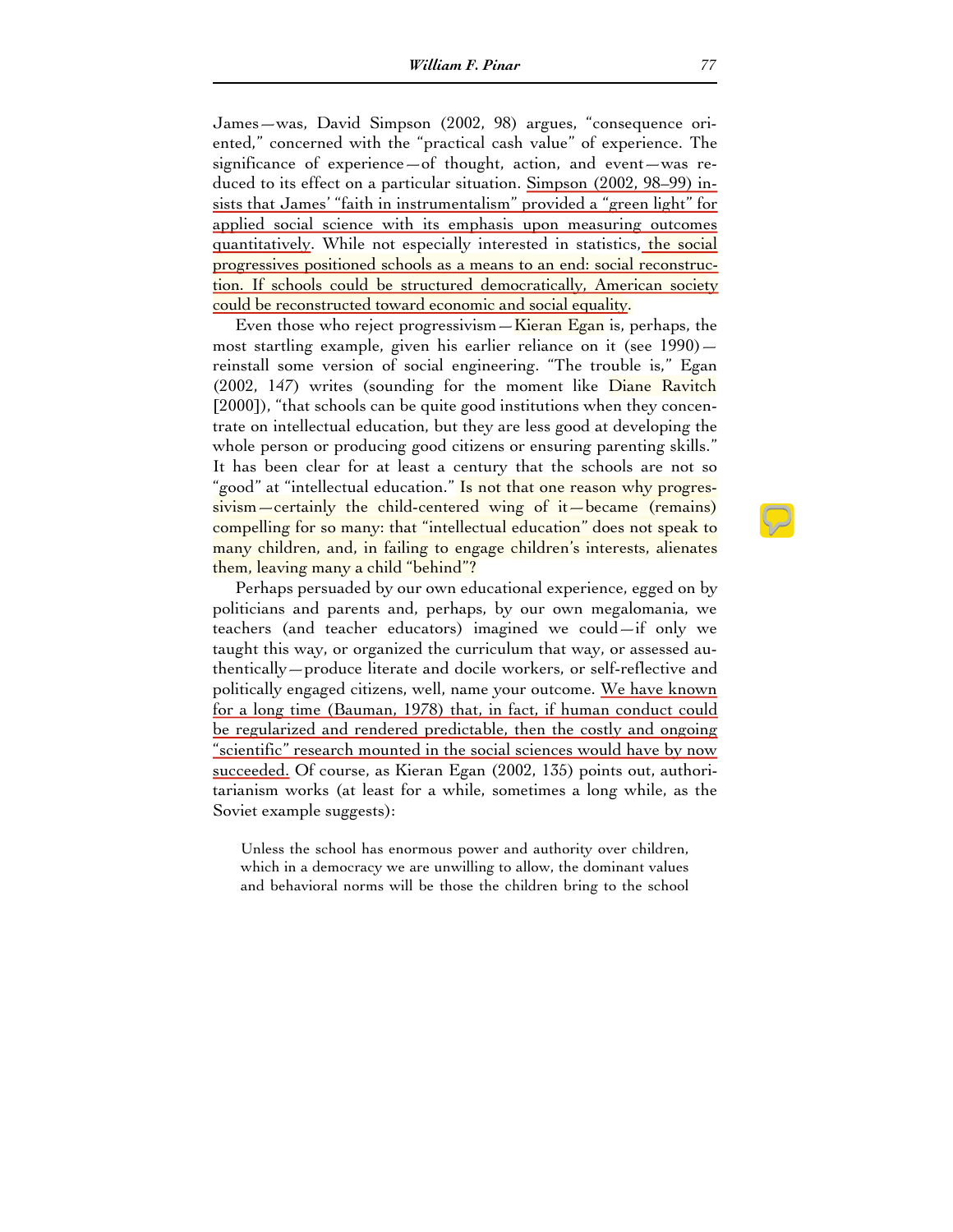and against which any competing values and norms of the teachers' will be largely helpless.

This is the political point of accountability, of course, to force teachers to force children—especially those "left behind" by forty-years of rightwing assault on them—to accept "new" norms: docility, dependence, and an unquestioning trust of authorities.

#### Conclusion

*Education is a private engagement in a public world for the redemption of both.* Alan A. Block (2001, 37)

Instrumental rationality is to blame, I can hear you say, not pedagogy. You are right, of course, instrumental rationality *is* to blame. There has been much criticism of it in the curriculum studies literature for a long time (Macdonald, 1995). Even the concept of study can fall victim to it, as numerous study guides document. Moreover, teaching can be theorized and practiced in intriguing, even magical, ways, as the pedagogy of Ted Aoki, for one, documents. (8) While teaching can be theorized non-instrumentally (as Aoki's *oeuvre* demonstrates), does not the very concept tempt us to think we can, at the minimum, influence, or more optimistically (or is it arrogantly?), produce, certain effects or consequences?

While numerous so-called "study guides" do not exactly promise "effects," e.g. good grades, they do employ instrumental rationality, evident, for instance, in the title of the textbook used in Louisiana State University's College Study course: *Keys to Success in College, Career, and Life* (Carter, Bishop, and Kravits, 2003). Relying on Gardner's "multiple intelligences" concept, the authors include chapters on "Reading and Studying: Focusing on Content," "Listening, Memory, and Note Taking: Taking In, Retaining, and Recording Information," and "Test Taking: Showing What You Know." But the success to which this "how-to" manual holds the keys is not only academic; there are chapters as well on "Self-Awareness," "Relating to Others," and "Wellness and Stress Management." <mark>Foucault would have a field day</mark>.

The concept of study is hardly immune to instrumental rationality, self-governmentality, and bureaucratization. But what the disciplinary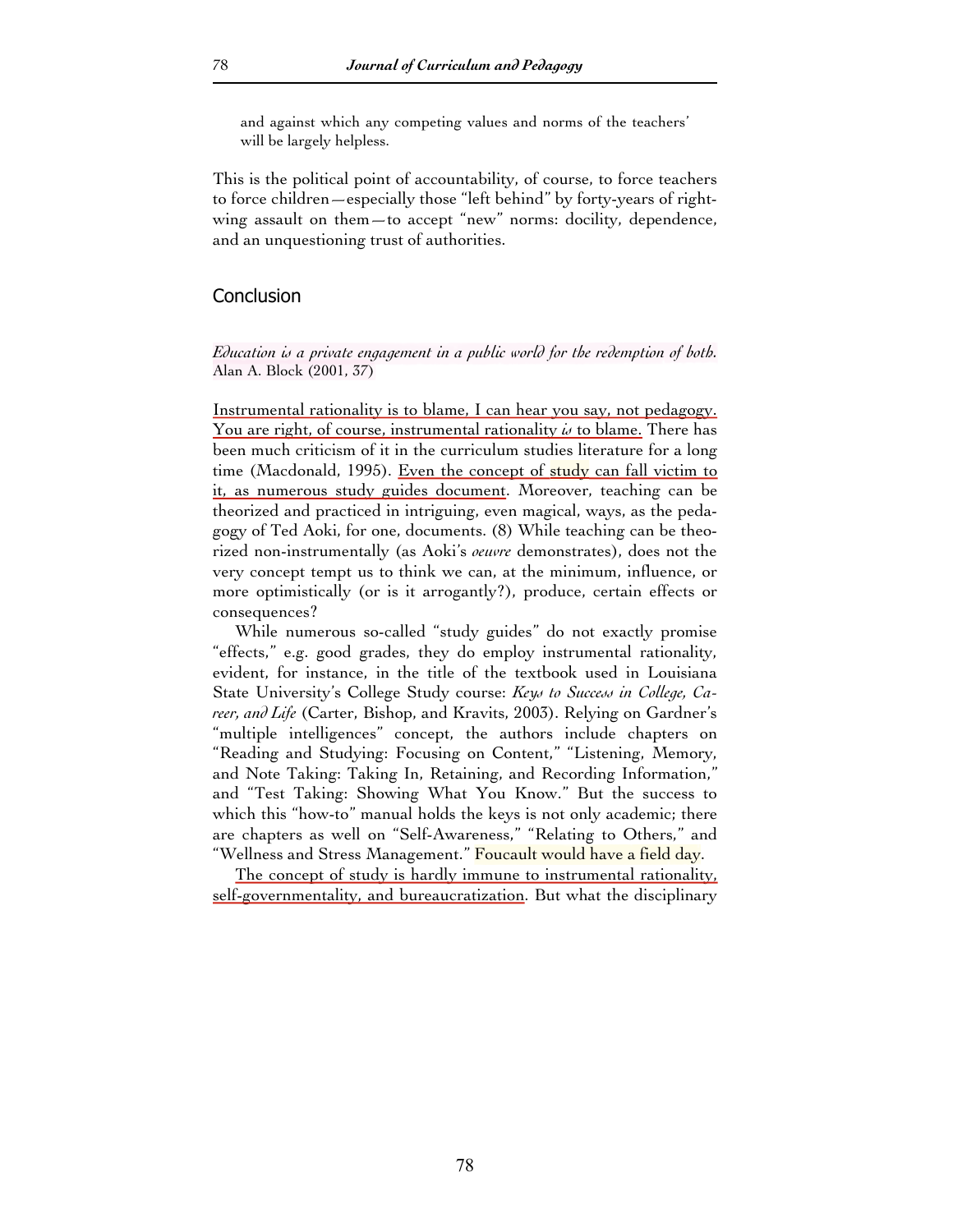attention to instruction or teaching or pedagogy (either the critical or conventional kind) accomplishes is to set intellectual and political traps for the teacher. Power and responsibility accompany the command of attention. It becomes the teacher upon whom the student depends in order to learn: that is the intellectual trap. And it is the teacher who becomes responsible for student learning: that is the political trap.

What the conjunctive relationship between curriculum and teaching, between curriculum and instruction, between curriculum and pedagogy invites, then, is an inflation of the claims and liabilities of the teacher (whether these are after Egan and Ravitch, "intellectual" or "academic" education or, after the progressives, psycho-social reconstruction or workplace utility) that deludes both parents and politicians (not to mention students and teachers) that the locus of responsibility—the very site of education—is the teacher, not the student. The truth is, of course, quite different: teachers provide educational opportunities; students are responsible for taking advantage of them. (9)

Study is the site of education, McClintock (1971, 170) reminds us. While one's truths—academic knowledge grounded in lived, that is, subjective and social experience—cannot be taught, McClintock (1971, 169) underscores they can be acquired through the struggle of study, for which every individual has the capacity, but not necessarily the will (or the circumstances, I might add). That is the truth that parents, and those politicians who exploit their anxieties over their children's future, cannot bear to face or, at least, acknowledge. It is the truth we must face and acknowledge. The first step in doing so is forcing the teaching genie back into the bottle. If we have a future, it will come to us through study.

#### Notes

- (1) For a different analysis of the present situation, *see* Petrina (2004).
- (2) My thanks to Kevin Franck for emphasizing this point.
- (3) For an especially primitive example, see Carlson (2002, 56).
- (4) Despite Freud's accomplishment, many in the West fantasize they can control themselves and their circumstances. As Dewey implied, democratization of society requires democratization of the self. In both, "control" is a casualty.
- (5) For a compelling account of the aggressivity—specifically, the anti-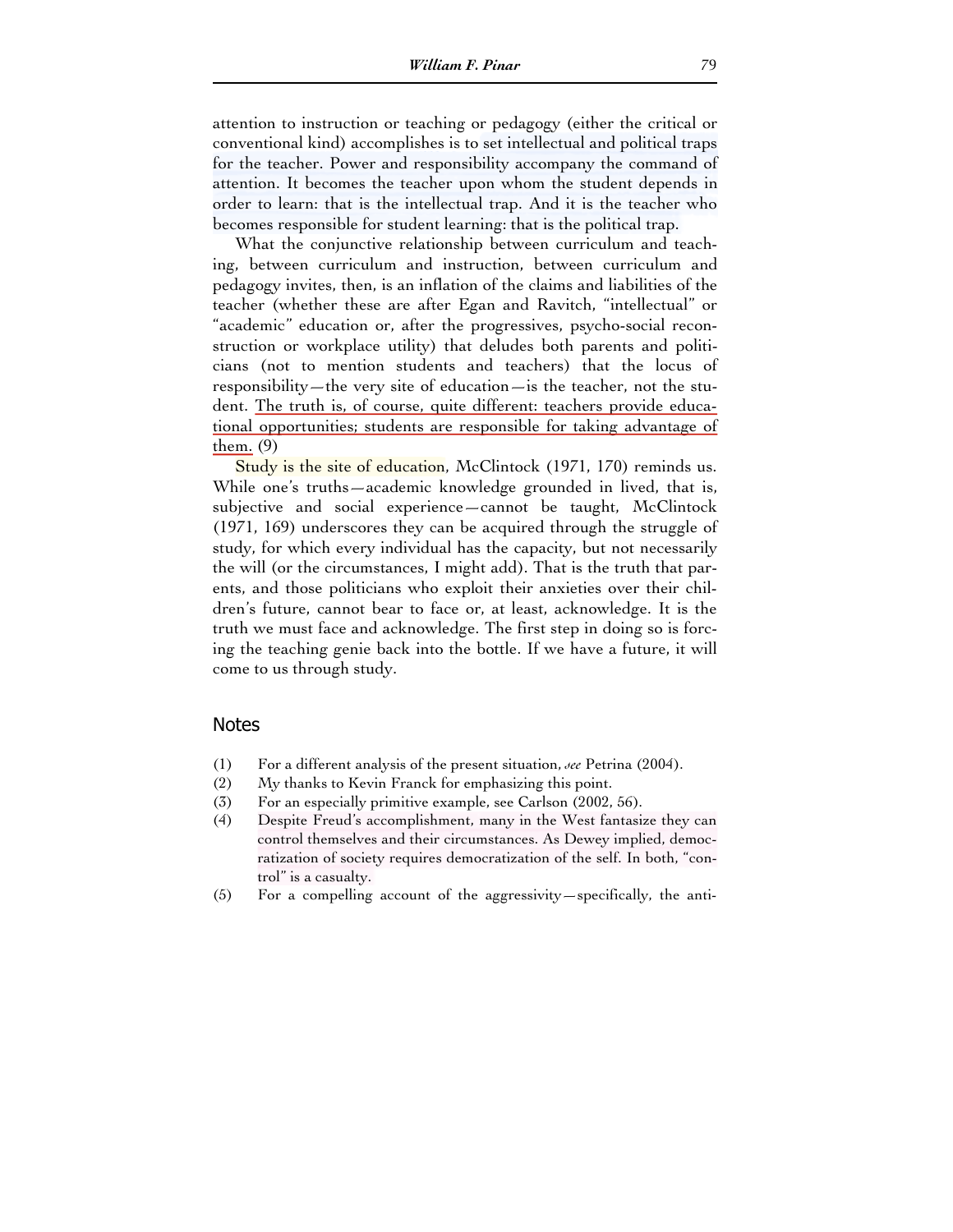Semitic aggressivity—of Christian culture, including its secular expressions, *see* Morris (2001).

- (6) Here again McClintock is reminiscent of Schwab. *See* Schwab's "Eros and Education" (1978). I can find no evidence McClintock completed the book.
- (7) It is the opening piece in a landmark issue of *Teachers College Record*, with important essays by Maxine Greene, Lawrence Cremin, Philip Phenix, and Douglas Sloan, among others.
- (8) In his pedagogical performances, recorded in his numerous conference presentations, Aoki teaches shrewdly but humbly. In his essays, I could find no evidence that he imagined he could produce "effects" as a consequence of his pedagogical moves. As an explicit topic, Aoki characterizes teaching as "in-dwelling" between curriculum-as-plan and curriculum-as-experience. It is a "mode of being." He is consistently critical of teaching as "doing" and as producing "outcomes" (*see* Pinar and Irwin, 2005).
- (9) True, public-school-age students are not "responsible"—as age-ofconsent laws make explicit—in the senses that adults are. And, obviously, teachers can enable students', especially young children's, study. But, despite conservative nonsense, parents, not to mention psychosocial, economic, and political conditions, structure (even if they do not fully determine) the child's capacity to study. There is, centrally, the problem of the curriculum (*see* Pinar, 2004b). Our liability is, in fact, limited.

## References

- Bauman, Z. (1978). *Hermeneutics and social science*. New York: Columbia University Press.
- Bederman, Gail (1995). *Manliness and civilization: A cultural history of gender and race in the United States, 1880–1917*. Chicago: University of Chicago Press.
- Block, Alan A. (2001). Ethics and curriculum. *JCT* 17 (3), 23–38.
- Block, Alan A. (2004). *Talmud, curriculum, and the practical: Joseph Schwab and the Rabbis*. New York: Peter Lang.
- Carlson, Dennis (2002). *Leaving safe harbors*. New York: RoutledgeFalmer.
- Carpenter, William B. (1886). *Principles of mental physiology*. London: Kegan Paul.
- Carter, Carol, Bishop, Joyce, and Kravits, Sarah Lyman (2003). *Keys to success in college, career, and life*. Upper Saddle River, NJ: Prentice Hall.
- Doll, Jr., William E. (1993). *A post-modern persective on curriculum*. New York: Teachers College Press.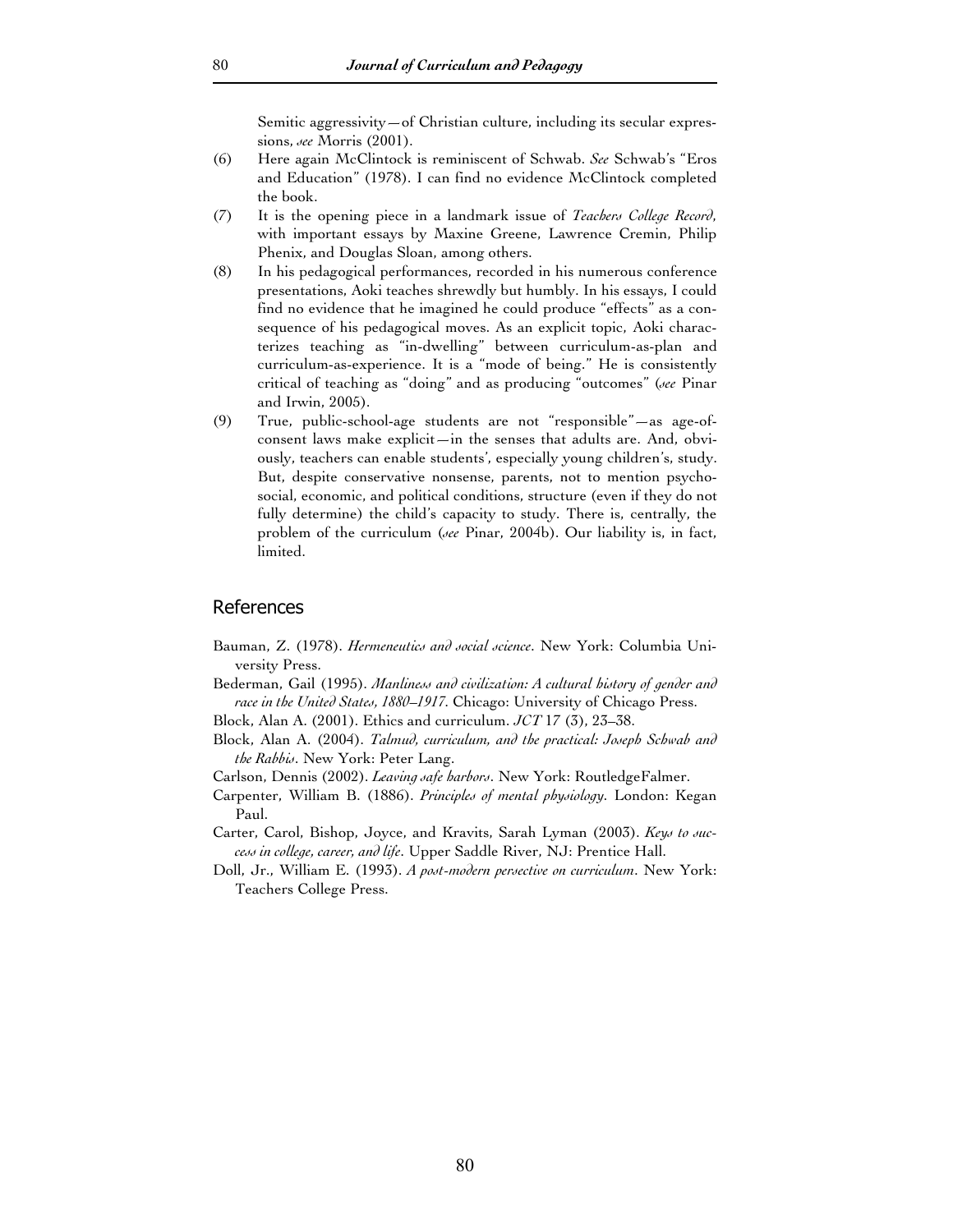- Doll, Jr., William E. (2002). Ghosts and the curriculum. In William E. Doll, Jr. and Noel Gough (Eds.), *Curriculum Visions* (23–70). New York: Peter Lang.
- Egan, Kieran (1990). *Romantic understanding: The development of rationality and imagination, ages 8–15*. New York: Routledge.
- Egan, Kieran (2002). *Getting it wrong from the beginning: Our progressivist*
- *inheritance from Herbert Spencer, John Dewey, and Jean Piaget*. New Haven, CT: Yale University Press.
- Grumet, Madeleine R. (1988). *Bitter milk: Women and teaching*. Amherst: University of Massachusetts Press.
- Halbertal, M. and Halbertal, T. H. (1998). The yeshiva. In A. O. Rorty (Ed.), *Philosophers on education*. New York: Routledge.
- Hofstadter, Richard (1962). *Anti-intellectualism in American life*. New York: Vintage.
- Huebner, Dwayne E. (1999). *The lure of the transcendent*. Mahwah, NJ: Lawrence Erlbaum.
- James, William (1950 [1890]). *Principles of psychology*. 2 vols. New York: Dover.
- Jardine, David W. (1992). Reflections on education, hermeneutics, and ambiguity. In William F. Pinar and William M. Reynolds (Eds.), *Understanding curriculum as phenomenological and deconstructed text* (116–127). New York: Teachers College Press.
- Kilpatrick, William Heard (1918). The project method. *Teachers College Record***,**  19 (4), 319–335.
- Kliebard, Herbert (2000 [1975]). Metaphorical roots of curriculum design. In William F. Pinar (Ed.) *Curriculum Studies: The Reconceptualization* (84–85). Troy, NY: Educator's International Press. [Originally published in Pinar (Ed.), *Curriculum theorizing: The reconceptualists* (84–85). Berkeley, CA: McCutchan.]
- Lemert, Charles and Bhan, Esme (Eds.) (1998). *The voice of Anna Julia Cooper*. Lanham, MD: Rowan & Littlefield Publishers, Inc.
- Macdonald, James B. (1995). *Theory as a prayerful act: Collected essays.* [Edited by Bradley Macdonald; introduced by William F. Pinar.] New York: Peter Lang.
- McClintock, Robert (1971). Toward a place for study in a world of instruction. *Teachers College Record*, 73 (2), 161–205.
- Morris, Marla (2001). *Holocaust and curriculum*. Mahwah, NJ: Lawrence Erlbaum.
- Petrina, Stephen (2004). The politics of curriculum and instructional design/theory/form: Critical problems, projects, units, and modules. *Interchange* 35 (1), 81-126.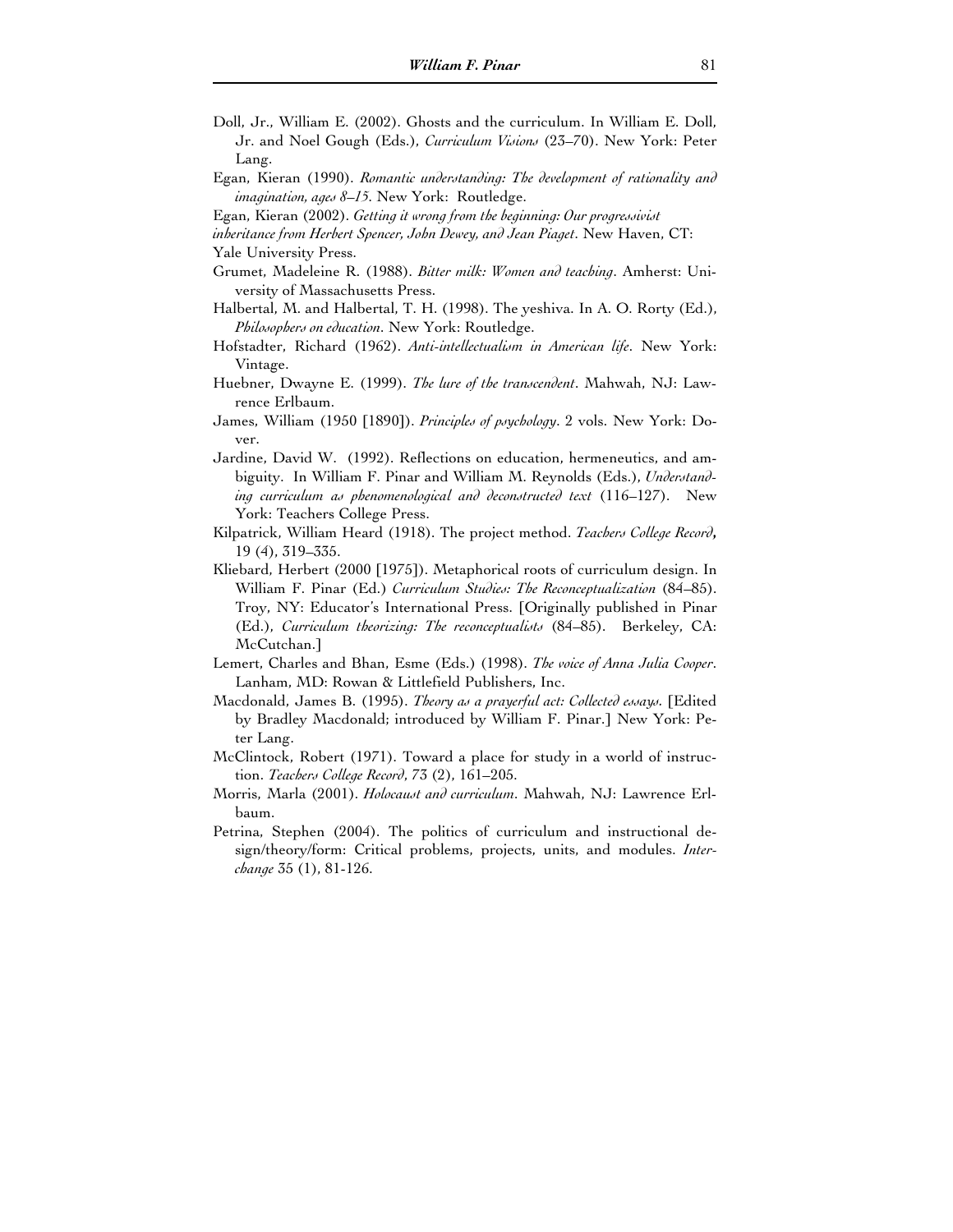- Pinar, William F. (1978). *Currere*: A Case Study. In George Willis (Ed.), *Qualitative Evaluation* (316–342). Berkeley, CA: McCutchan.
- Pinar, William F. (1994). *Autobiography, politics, and sexuality*. New York: Peter Lang.
- Pinar, William F. (2001). *The gender of racial politics and violence in America*. New York: Peter Lang.
- Pinar, William F. (2004a). The synoptic text today. *JCT* 20 (1), 7–22.
- Pinar, William F. (2004b). *What is curriculum theory*? Mahwah, NJ: Lawrence Erlbaum.
- Pinar, William F. and Irwin, Rita L. (Eds.) (2005). *Curriculum in a new key: The collected works of Ted T. Aoki*. Mahwah, NJ: Lawrence Erlbaum.
- Pinar, William F., Reynolds, William, Slattery, Patrick, and Taubman, Peter (1995). *Understanding curriculum*. New York: Peter Lang.
- Ravitch, Diane (2000). *Left back: A century of battles over school reform*. New York: Simon and Schuster.
- Schwab, Joseph J. (1978). *Science, curriculum and liberal education: Selected essays, Joseph J. Schwab*. I. Westbury and N. Wilkof. (Eds.). Chicago, IL: University of Chicago Press.
- Simpson, David (2002). *Situatedness, or, why we keep saying where we're coming from*. Durham, NC: Duke University Press.
- Thorndike, Edward L. (1922). Measurement in Education. In *Twenty First Yearbook of National Society for the Study of Education*. Bloomington, IL: Public School Publishing.
- Weber, Max (2002 [1930]). *The protestant ethic and the spirit of capitalism*. (Translated by Talcott Parsons. With an introduction by Anthony Giddens.) New York: Routledge.